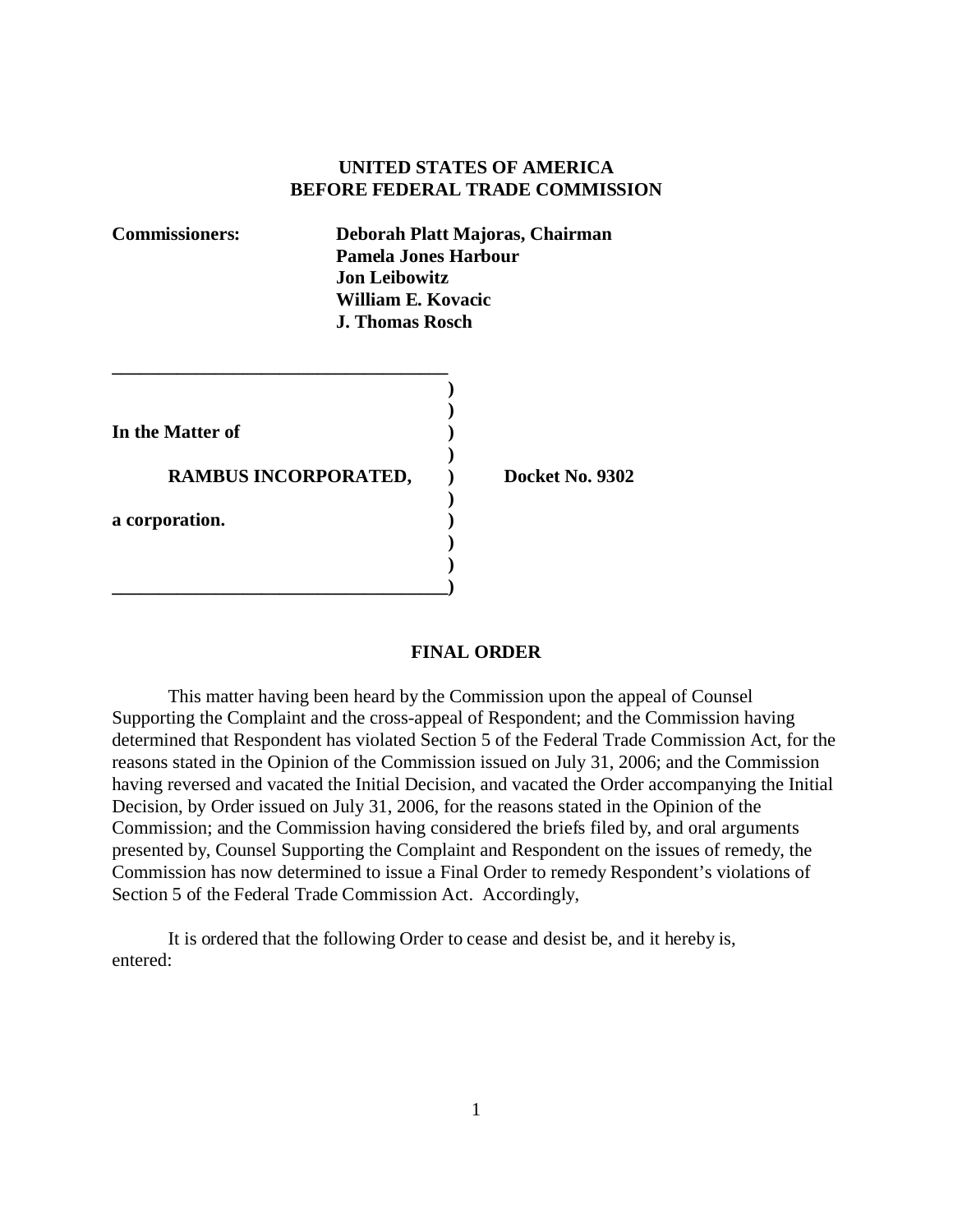**IT IS ORDERED** that for purposes of this Order, the following definitions shall apply:

- A. "Action" means any lawsuit or other action, whether legal, equitable, or administrative, as well as any arbitration, mediation, or any other form of private dispute resolution, in the United States or anywhere else in the world.
- B. "Compliance Officer" means the Person employed by Respondent pursuant to Paragraph III. of this Order.
- C. "DRAM" means Dynamic Random Access Memory.
- D. "First Royalty Period" means the period that begins on the date this Order is issued and ends on the date three years after the date this Order is issued.
- E. "JEDEC" means the JEDEC Solid State Technology Association, originally known as the Joint Electron Device Engineering Council, a non-stock corporation organized and existing under the laws of the Commonwealth of Virginia.
- F. JEDEC-Compliant DRAM Product means:
	- 1. JEDEC-Compliant SDRAM and
	- 2. JEDEC-Compliant DDR SDRAM.
- G. JEDEC-Compliant Non-DRAM Product means memory controllers or other nonmemory-chip components that comply with:
	- 1. the SDRAM Standards,
	- 2. the DDR SDRAM Standards, or
	- 3. both the SDRAM Standards and the DDR SDRAM Standards.
- H. JEDEC-Compliant DDR SDRAM means any DRAM that complies with the JEDEC DDR SDRAM specification, published as JESD 79, as revised (the "DDR SDRAM Standards").
- I. JEDEC-Compliant SDRAM means any DRAM that complies with the JEDEC SDRAM Standard, published as JC 21-C, Release 4, as revised; or the JEDEC SDRAM standard, published as JC 21-C, Release 9, as revised (the "SDRAM Standards").
- J. "Maximum Allowable Royalty Rates" means
	- 1. During the First Royalty Rate Period, the maximum allowable royalty rates shall be no greater than the following percentages of Net Sales of JEDEC-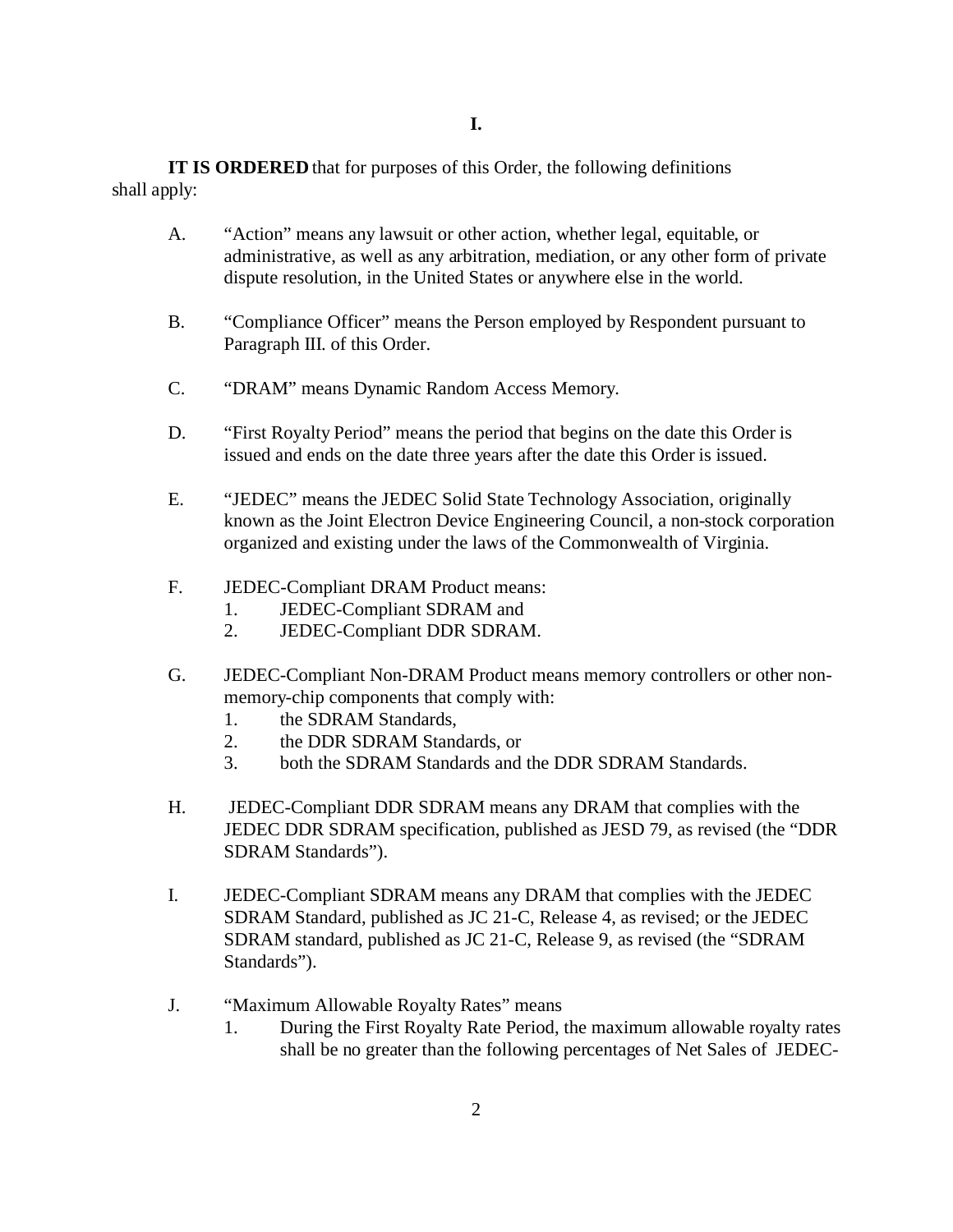Compliant DRAM Products or JEDEC-Compliant Non-DRAM Products:

- a. 0.25% for JEDEC-Compliant SDRAM;
- b. 0.5% for JEDEC-Compliant DDR SDRAM;
- c. 0.5% for JEDEC-Compliant Non-DRAM Products that comply with SDRAM Standards; and
- d. 1.0% for JEDEC-Compliant Non-DRAM Products that comply with DDR SDRAM Standards.
- 2. During the Second Royalty Rate Period, the maximum allowable royalty rate for JEDEC-Compliant DRAM Products and JEDEC-Compliant Non-DRAM Products shall be 0.0%.
- 3. Notwithstanding the calculations described in Paragraph I.J.1. and Paragraph I.K., the royalties per unit for JEDEC-Compliant Non-DRAM Products shall be limited to the following:
	- a. For JEDEC-Compliant Non-DRAM Products that comply with the SDRAM Standards, royalties per unit shall not exceed the amount obtained by multiplying .005 by the average net sales per unit for single data rate controllers – as those products are defined in Rambus's licenses for JEDEC-Compliant Non-DRAM products in effect prior to July 31, 2006 – that all licensees reported to Rambus, pursuant to those licenses, prior to July 31, 2006.
	- b. For JEDEC-Compliant Non-DRAM products that comply with the DDR SDRAM Standards, royalties per unit shall not exceed the amount obtained by multiplying .01 by the average net sales per unit for double data rate controllers – as those products are defined in Rambus's licenses for JEDEC-Compliant Non-DRAM products in effect prior to July 31, 2006 – that all licensees reported to Rambus, pursuant to those licenses, prior to July 31, 2006.
- 4. JEDEC-Compliant Non-DRAM Products that comply with both the SDRAM Standards and the DDR SDRAM Standards shall all be treated, for purposes of calculating the Maximum Allowable Royalty Rates for such products pursuant to Paragraphs I.J.1.-3., as products that comply with DDR SDRAM Standards.
- K. "Net Sales" means the gross sales amount invoiced or otherwise charged to customers of a licensee or its subsidiaries, less amounts invoiced for returned goods for which a refund is given, less separately stated charges for insurance, handling, duty, freight, and taxes, where such items are included in the invoiced price, and less credit amounts invoiced; *provided, however,* that (1) for each JEDEC-Compliant DRAM Product sold by the licensee at a combined price covering both the JEDEC-Compliant DRAM Product and a module, board, or system, Net Sales shall be calculated based on the licensee's average gross selling price for the relevant JEDEC-Compliant DRAM Product alone, during the relevant calendar period, less the deductions specified above; and (2) for each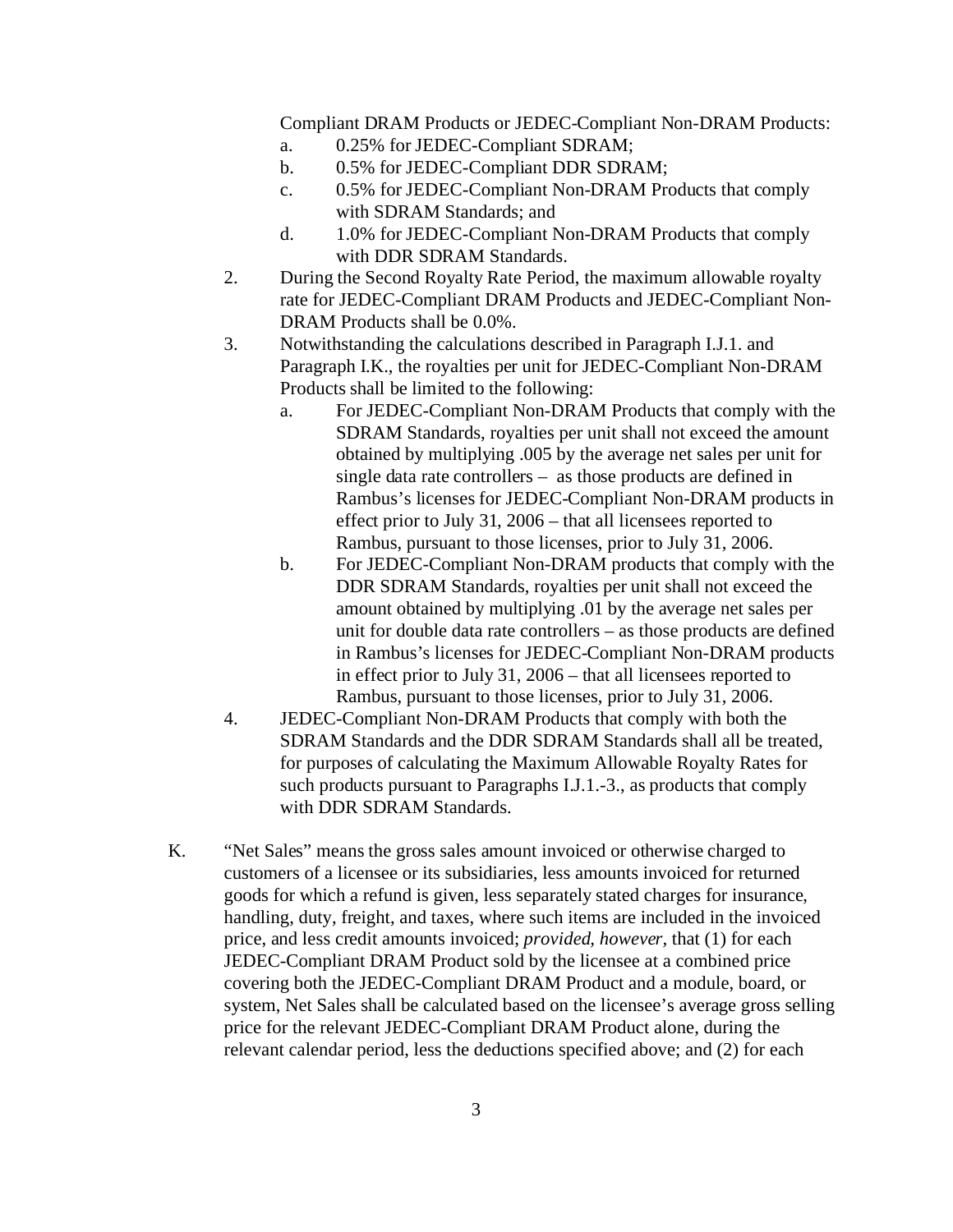JEDEC-Compliant Non-DRAM product sold by the licensee at a combined price covering both the JEDEC-Compliant Non-DRAM Product and a board or system, Net Sales shall be calculated based on the licensee's average gross selling price for the relevant JEDEC-Compliant Non-DRAM Product alone, during the relevant calendar period, less the deductions specified above.

- L. "Person" means natural person, partnership, joint venture, firm, corporation, association, trust, unincorporated organization, joint venture, or other business or legal entity, including any governmental entity.
- M. "Relevant Foreign Patents" means all current or future patents issued by a foreign government to Respondent that claim a priority date of June 17, 1996, or before.
- N. "Relevant U.S. Patents" means all current or future United States patents that claim priority back to U.S. Patent Application Number 07/510,898, filed on April 18, 1990, or to any other U.S. Patent Application filed by or on behalf of Rambus on or before June 17, 1996.
- O. "Respondent" or "Rambus" means Rambus Inc., its directors, officers, employees, agents, representatives, successors, and assigns; its joint ventures, subsidiaries, divisions, groups and affiliates controlled by Rambus Inc., and the respective directors, officers, employees, agents, representatives, successors, and assigns of each.
- P. "Second Royalty Period" means a period to begin on the date after the First Royalty Period expires and to end on the date on which the last of Respondent's Relevant U.S. Patents and Relevant Foreign Patents expires.
- Q. "Standard-Setting Organization" means any group, organization, association, membership or stock corporation, government body, or other entity that, through voluntary participation of interested or affected parties, is engaged in the development, promulgation, promotion or monitoring of product or process standards for the electronics industry, or any segment thereof, anywhere in the world.

# **II.**

**IT IS FURTHER ORDERED** that, while a member of or a participant in a Standard-Setting Organization, Respondent:

A. Shall not make any misrepresentation or omission to the Standard-Setting Organization or its members concerning Respondent's patents or patent applications (including, but not limited to, failing to cooperate with the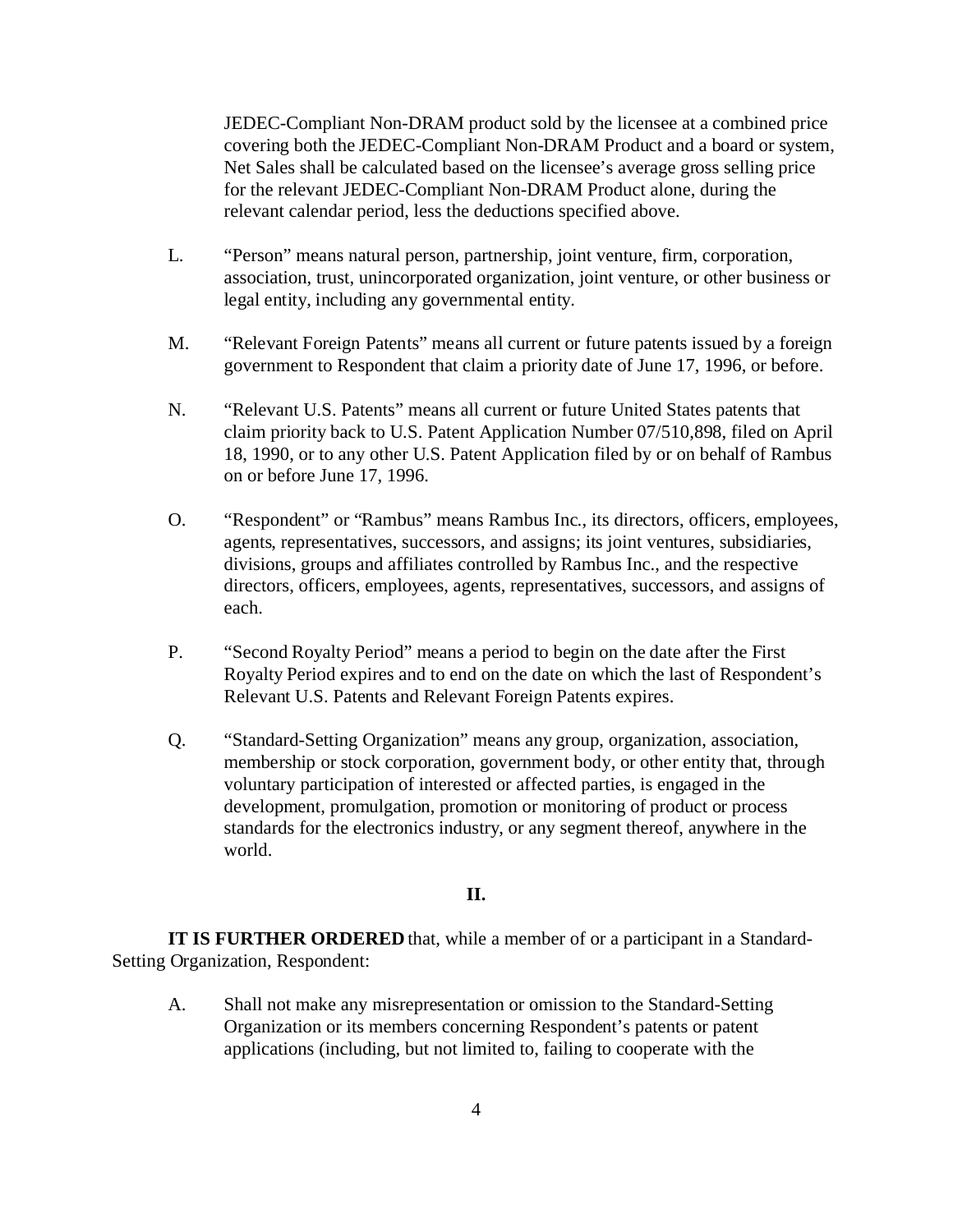Compliance Officer in the satisfaction of his or her responsibilities as described in Paragraph III., below);

- B. Shall make complete, accurate, and timely disclosures to the Standard-Setting Organization or its members concerning Respondent's patents or patent applications to the extent the rules, practices, and policies of such Standard-Setting Organization require such disclosure (including, but not limited to, cooperating with the Compliance Officer's satisfaction of his or her responsibilities as described in Paragraph III., below); and
- C. Shall be prohibited from taking any other action or refraining from taking any other action that would lead the Standard-Setting Organization to develop a standard that would infringe a claim in any issued or future Rambus patents without knowledge by the Standard-Setting Organization of Respondent's patents and patent applications and of the potential scope thereof.

#### **III.**

#### **IT IS FURTHER ORDERED** that:

- A. No later than thirty (30) days after the date this Order becomes final, Respondent shall employ, at Respondent's expense, a Compliance Officer, or shall include within the responsibilities of a current employee of Respondent all the responsibilities of a Compliance Officer, as described in this Paragraph III.
	- 1. The employee serving as the Compliance Officer shall be employed subject to the approval of the Commission, which approval Respondent shall seek pursuant to § 2.41(f) of the Commission's Rules of Practice, 16 C.F.R. § 2.41(f).
	- 2. The Compliance Officer shall be the sole representative of Respondent for the purpose of communicating Respondent's existing and potential patent rights related to any standard under consideration by any and all Standard-Setting Organizations of which Respondent is a member or in which Respondent is a participant*; provided, however*, that the Compliance Officer may, subject to the approval of the Commission, delegate a portion of his or her responsibilities to another employee of Respondent if he or she is unable to satisfy his or her responsibilities as described in this Paragraph III. because of the large number of Standard-Setting Organizations of which Respondent is a member or in which Respondent is a participant or because of the large number of standards under consideration by the Standard-Setting Organizations at any one time.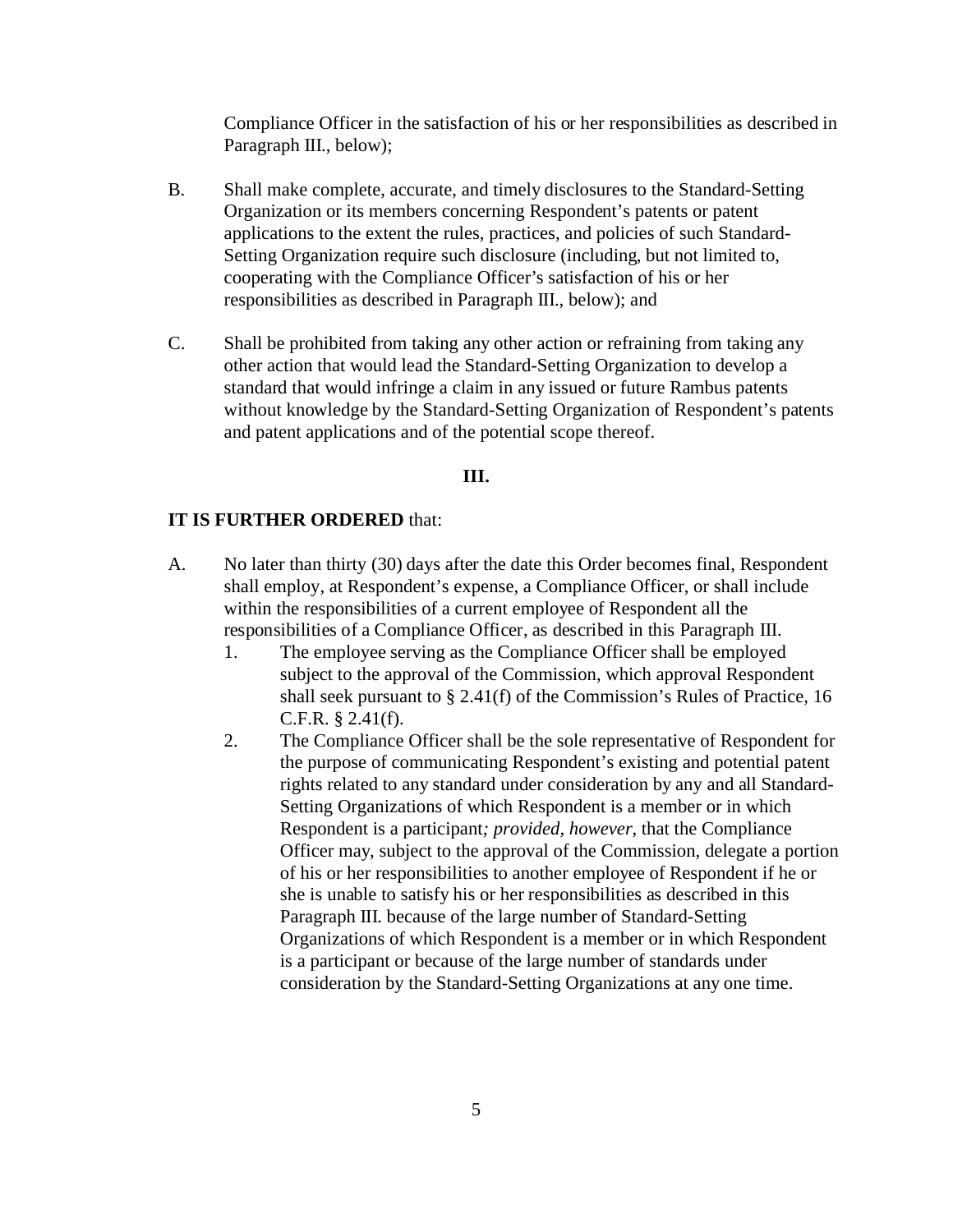- B. Respondent shall:
	- 1. Provide the Compliance Officer with full and complete access to Respondent's books, records, documents, personnel, facilities and technical information relating to compliance with this Order, or to any other relevant information, as the Compliance Officer may reasonably request;
	- 2. Assure that the Compliance Officer has all information necessary to satisfy his or her responsibilities as described in this Paragraph III.;
	- 3. Cooperate with any reasonable request of the Compliance Officer, including, but not limited to, requests to develop or compile data and information for the Compliance Officer's use; and
	- 4. Take no action to interfere with or impede the Compliance Officer's ability to satisfy his or her responsibilities as described in this Paragraph III.
- C. Failure of the Compliance Officer to satisfy his or her responsibilities as described in this Paragraph III. shall be considered a violation of this Order by Respondent, except to the extent that such failure results from misfeasance, gross negligence, willful or wanton acts, or bad faith by the Compliance Officer.
- D. If at any time the Commission determines that the Compliance Officer has ceased to act or failed to act diligently, or is unwilling or unable to continue to serve, the Commission may require Respondent to employ a substitute to serve as Compliance Officer, or include within a different current employee's job responsibilities those of the Compliance Officer, in the same manner as provided by this Order.
- E. Respondent shall, in its reports to the Commission submitted pursuant to Paragraph IX. of this Order, include a description of all disclosures made to all Standard-Setting Organizations pursuant to this Paragraph III., including the date of the disclosure, the patents and patent applications disclosed, the standards under consideration, and the Standard-Setting Organization to which it was made. The Compliance Officer shall verify each such report and submit supplemental reports directly to the Commission or its staff, on a confidential basis, to the extent the Compliance Officer considers such supplemental reports necessary.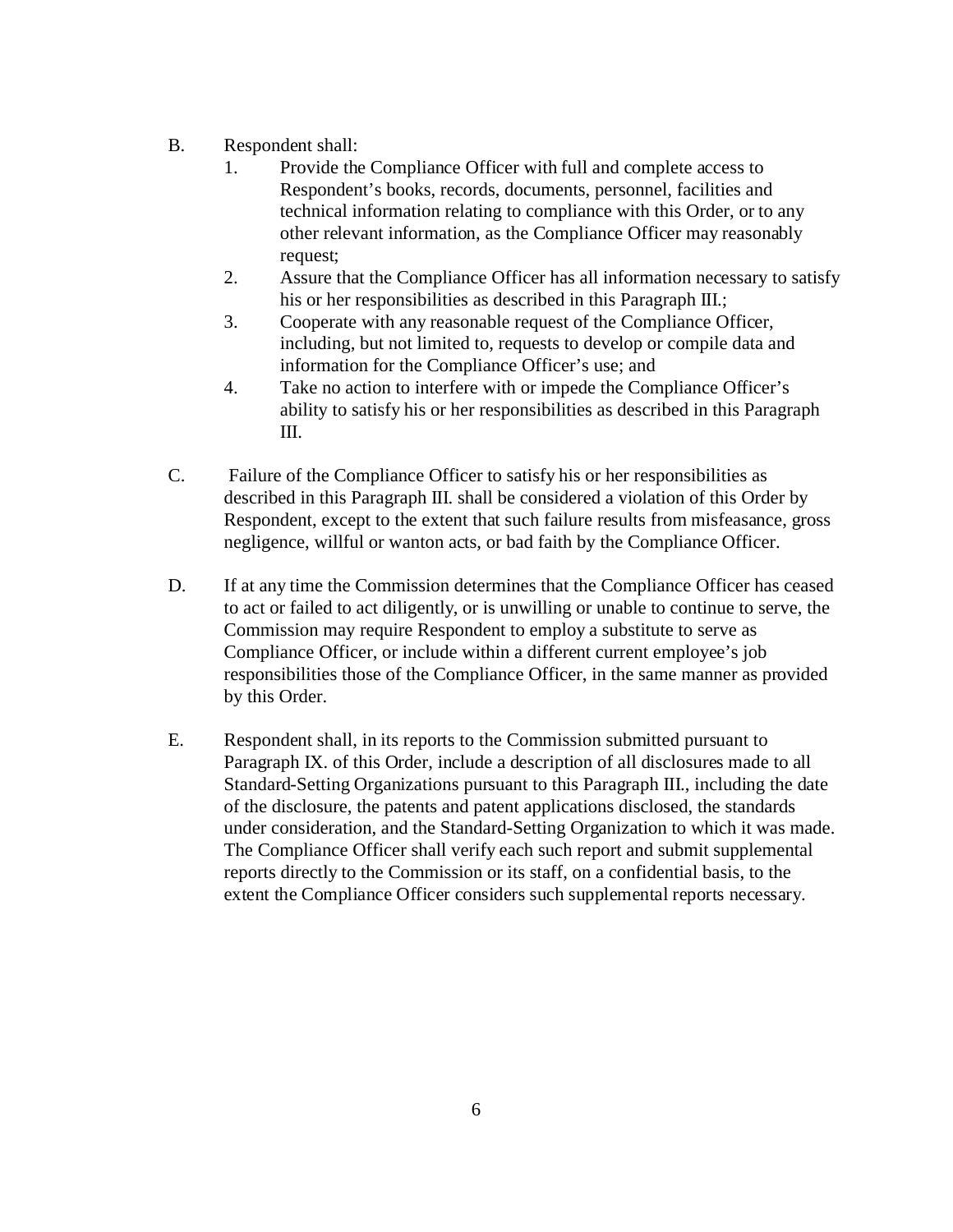# **IV.**

#### **IT IS FURTHER ORDERED** that:

- A. Respondent shall cease any and all efforts by any means, either directly or indirectly, in or affecting commerce as "commerce" is defined in Section 4 of the Federal Trade Commission Act, 15 U.S.C. § 44, to seek to collect or to collect, under the Relevant U.S. Patents and, with regard to imports or exports to or from the United States, the Relevant Foreign Patents, any fees, royalties or other payments, in cash or in kind, relating to the manufacture, sale, or use of any JEDEC-Compliant DRAM Product or JEDEC-Compliant Non-DRAM Product after the date this Order becomes final, that are in excess of the Maximum Allowable Royalty Rates or are otherwise inconsistent with this Order.
- B. Respondent shall allow any party to a license agreement that requires payment, under the Relevant U.S. Patents and, with regard to imports or exports to or from the United States, the Relevant Foreign Patents, of any fees, royalties or other consideration, in cash or in kind, relating to the manufacture, sale, or use of any JEDEC-Compliant DRAM Product or JEDEC-Compliant Non-DRAM Product after the date this Order becomes final, that are in excess of the Maximum Allowable Royalty Rates of this Order or are otherwise inconsistent with this Order, to terminate or rescind that license agreement – at the option of the licensee – without penalty, and release that licensee from any further payments pursuant to that license agreement that are in excess of the Maximum Allowable Royalty Rates or are otherwise inconsistent with this Order.

**V.**

## **IT IS FURTHER ORDERED** that:

A. No later than thirty (30) days after the date this Order becomes final, Respondent shall offer and make available to all interested persons, a worldwide, nonexclusive license under the Relevant U.S. Patents, to make, have made, use, offer to sell, or sell JEDEC-Compliant DRAM Products and JEDEC-Compliant Non-DRAM Products. Such licenses shall not seek to collect any fees, royalties or other consideration, in cash or in kind, in excess of or in addition to the Maximum Allowable Royalty Rates, other than fees in an amount not to exceed the fair market value of any services to be rendered by Respondent to the licensee to the extent such services have been rendered at the request of the licensee.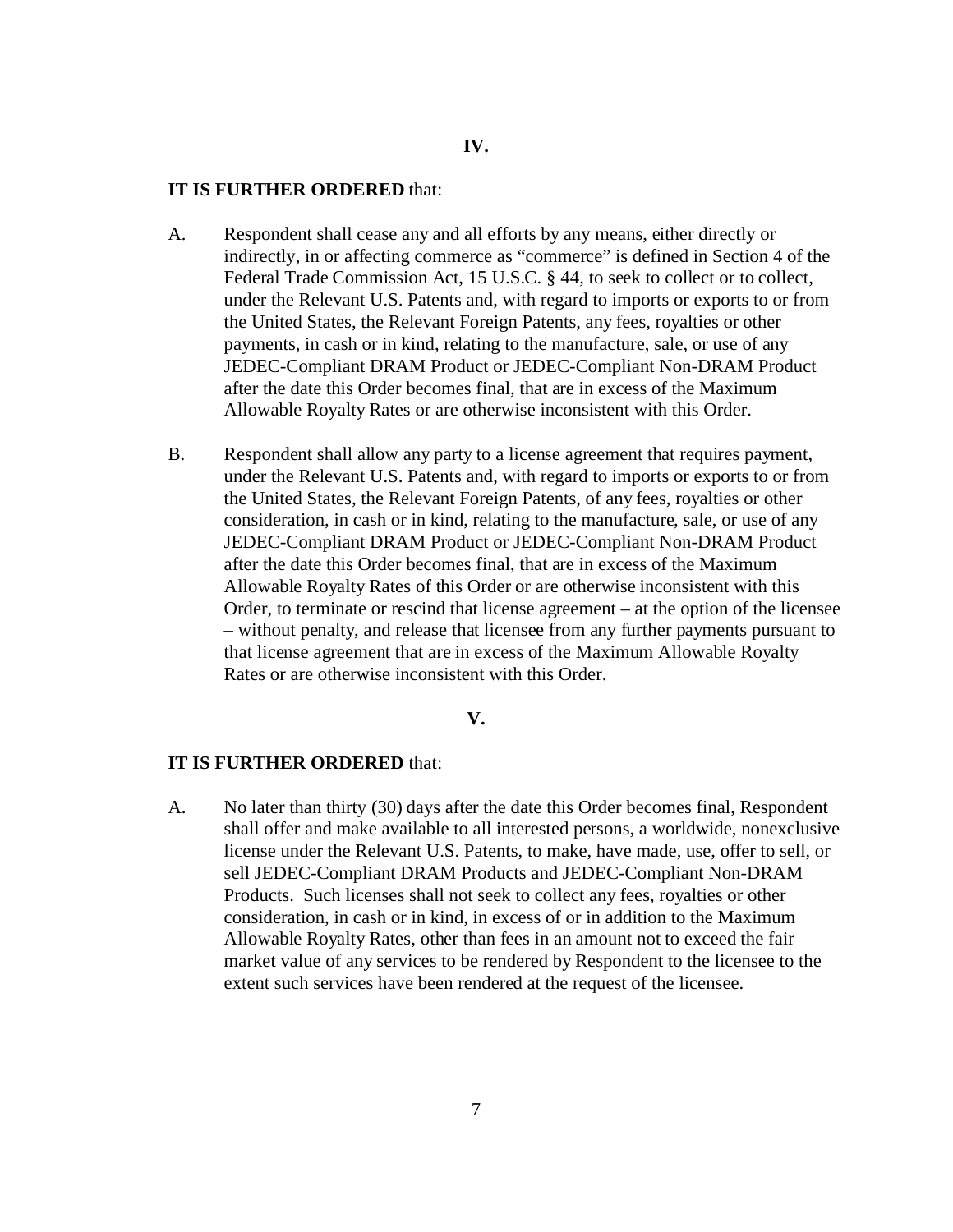- B. Notwithstanding the provisions of Paragraph V.A. of this Order, Rambus may include in the licenses offered pursuant to Paragraph V.A.,
	- 1. a requirement that the licensee grant Rambus a royalty-free, nonexclusive license under the licensee's patents to make, have made, use, offer to sell, and sell any product, the manufacture, use, offer to sale, or sale of which would, if not authorized, infringe one of the licensee's patents by reason of the implementation or use of any Rambus interface technology or of any of the licensee's improvements to a Rambus interface technology (or by reason of the use of any apparatus required by (i) any Rambus interface technology or (ii) any of the licensee's improvements to a Rambus interface technology), where such infringement:
		- a. would not have occurred but for the implementation of the Rambus interface technology or the licensee's improvement and
		- b. could not have been avoided by another commercially reasonable implementation or resulted from use of an example included in the Rambus interface technology or in the licensee's improvement; and
	- 2. a right to sublicense Rambus's rights under the license provided pursuant to Paragraph V.B.1., to any and all of the other licensees of any Rambus interface technology that have provided reciprocal rights through Rambus to the licensee under Paragraph V.A. at no separate, additional royalty or other charge to that licensee, provided that such sublicensed rights shall be limited to the products as to which Rambus receives a license (as identified in Paragraph V.B.1.), and provided further that no sublicense shall be granted for the use of rights with respect to
		- a. semiconductor manufacturing technology, and
		- b. any other portion of any integrated circuit including, without limitation, the core of a memory integrated circuit.
- C. A licensee pursuant to Paragraph V.A. may sublicense to its subsidiaries the rights that arise under a license pursuant to Paragraph V.A. at no additional royalty or charge to the licensee or sublicensee.
- D. The license described in Paragraph V.A. shall continue until expiration of the last to expire of the Relevant U.S. Patents; *provided, however,* that:
	- 1. The licensee may, solely at the option of the licensee, terminate the license at any time upon sixty (60) days' written notice to Respondent; and
	- 2. If either party defaults in the performance of any material obligation under the license described in Paragraph V.A. and if any such default is not corrected within forty-five (45) days after the defaulting party receives written notice thereof from the non-defaulting party, the non-defaulting party, at its option, may, in addition to any other remedies it may have, terminate the license.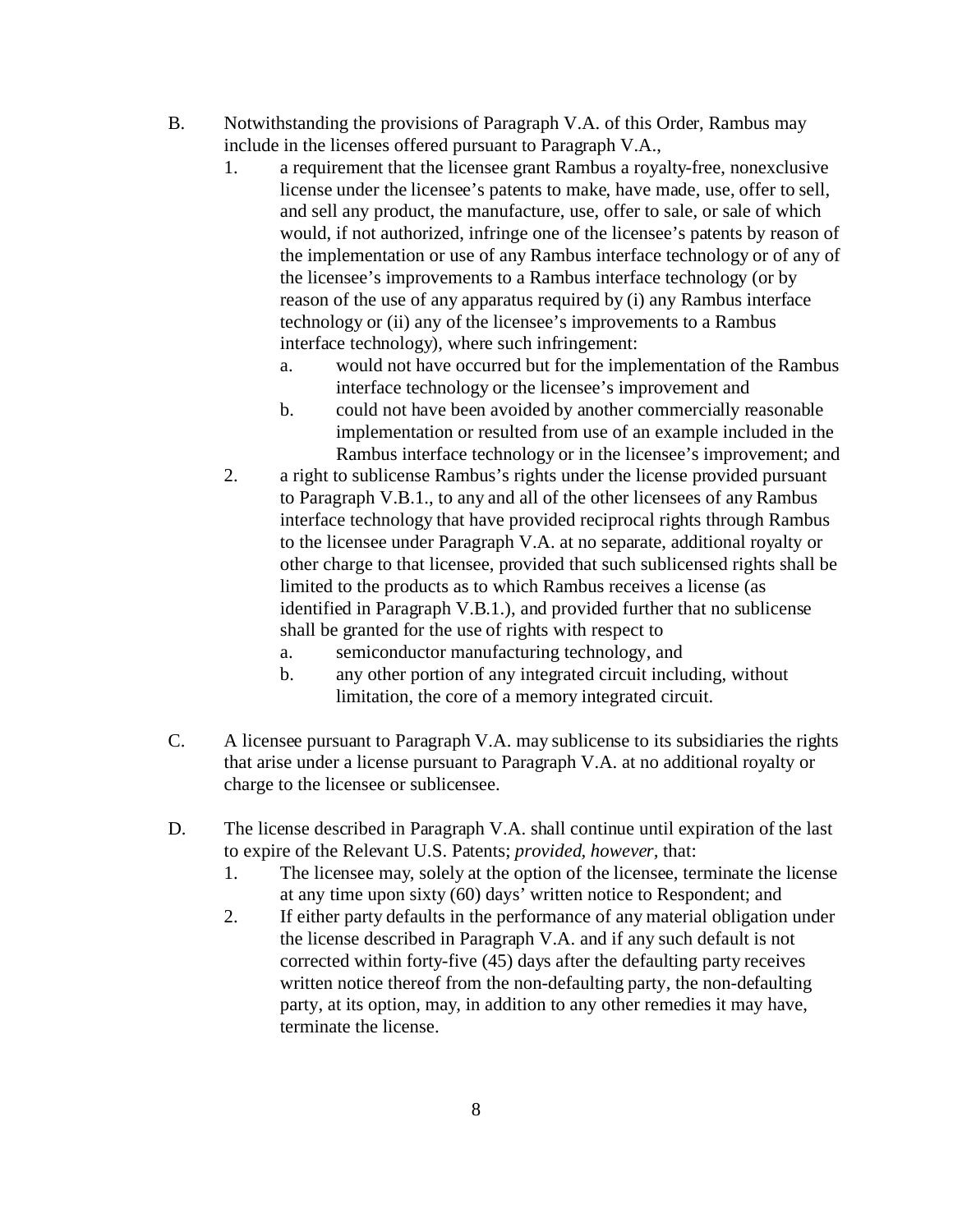- E. Rambus shall not argue in any Action that a licensee's acceptance of, or participation in, a license pursuant to Paragraph V.A. of this Order bars the licensee from:
	- 1. asserting that any Relevant U.S. Patent or Relevant Foreign Patent is invalid, unenforceable, or not infringed or
	- 2. offering any defense based on contentions that any Relevant U.S. Patent or Relevant Foreign Patent is invalid, unenforceable, or not infringed.

### **VI.**

**IT IS FURTHER ORDERED** that Respondent shall cease and desist any and all efforts it has undertaken by any means, either directly or indirectly, in or affecting commerce as "commerce" is defined in Section 4 of the Federal Trade Commission Act, 15 U.S.C. § 44, including, without limitation, the threat or prosecution of, or assertion of any affirmative defense in, any Action, to the extent that Respondent: (1) has asserted that any Person, by manufacturing, selling, or otherwise using any JEDEC-Compliant DRAM Product or JEDEC- Compliant Non-DRAM Product, infringes any Relevant U.S. Patents or by manufacturing, selling, or otherwise using any JEDEC-Compliant DRAM Product or JEDEC-Compliant Non-DRAM Product for import or export to or from the United States, infringes any Relevant Foreign Patents and (2) for periods after this Order becomes final, is seeking relief that would result in payments to Respondent in excess of the Maximum Allowable Royalty Rates or that would otherwise be inconsistent with the requirements of this Order.

#### **VII.**

**IT IS FURTHER ORDERED** that Respondent shall not undertake any new efforts by any means, either directly or indirectly, in or affecting commerce as "commerce" is defined in Section 4 of the Federal Trade Commission Act, 15 U.S.C. § 44, including, without limitation, the threat or prosecution of, or assertion of any affirmative defense in, any Action, pursuant to which Respondent: (1) asserts that any Person, by manufacturing, selling, or otherwise using any JEDEC-Compliant DRAM Product or JEDEC-Compliant Non-DRAM Product any time after the date this Order becomes final, infringes any Relevant U.S. Patents or by manufacturing, selling, or otherwise using any JEDEC-Compliant DRAM Product or JEDEC-Compliant Non-DRAM Product for import or export to or from the United States any time after the date this Order becomes final, infringes any Relevant Foreign Patents, and (2) is seeking relief that would result in payments to Respondent in excess of the Maximum Allowable Royalty Rates or would otherwise be inconsistent with the requirements of this Order.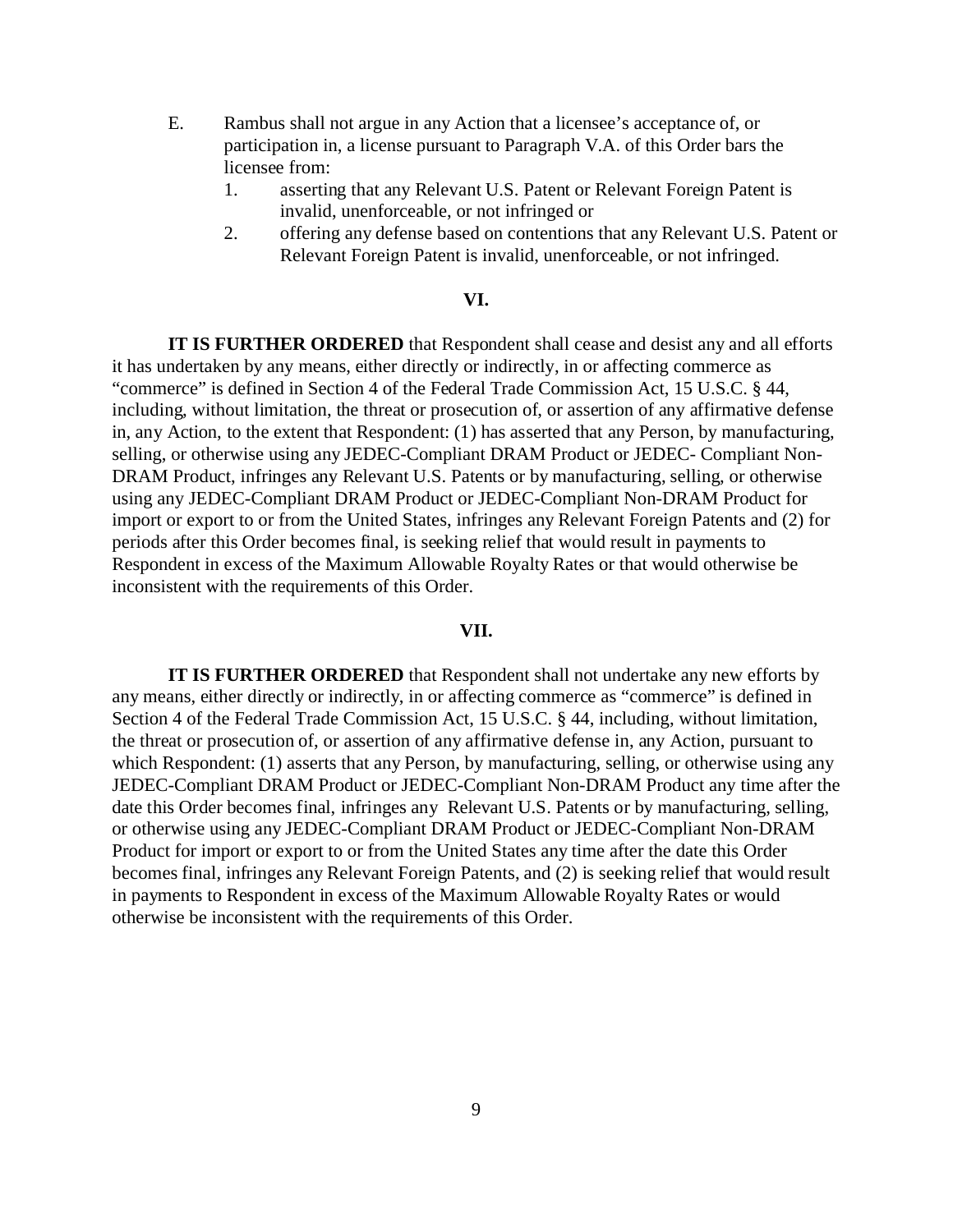#### **VIII.**

### **IT IS FURTHER ORDERED** that:

- A. No later than thirty (30) days after the date this Order becomes final, Respondent shall distribute a copy of this Order and the complaint in this matter to JEDEC, to those members of JEDEC that Respondent contacted regarding possible infringement of any of its patents by JEDEC-Compliant DRAM Products or JEDEC-Compliant Non-DRAM Products, and to any other Person that Respondent contacted regarding possible infringement of any of its patents by JEDEC-Compliant DRAM Products or JEDEC-Compliant Non-DRAM Products.
- B. No later than ten (10) days after the date this Order becomes final, Respondent shall distribute a copy of this Order and the complaint in this matter to every officer and director of Respondent, to every employee or agent of Respondent whose responsibilities include acting as Respondent's designated representative to any Standard-Setting Organization, and to every employee or agent having managerial responsibility for any of Respondent's obligations under this Order.
- C. Until ten (10) years after the date this Order becomes final, Respondent shall furnish a copy of this Order and the complaint in this matter to each new officer and director of Respondent and to every new employee or agent of Respondent whose responsibilities will include acting as Respondent's designated representative to any Standard-Setting Organization or who will have managerial responsibility for any of Respondent's obligations under the Order. Such copies must be furnished within thirty (30) days after any such persons assume their position as an officer, director or employee. For purposes of this Paragraph IX.C., "new employee" shall include without limitation any of Respondent's employees whose duties change during their employment to include acting as respondent's designated representative to any Standard-Setting Organization.
- D. Until ten (10) years after the date this Order becomes final, Respondent shall furnish each Standard-Setting Organization of which it is a member and which it joins a copy of this Order, and Respondent shall identify to each such organization the name of the Compliance Officer who will serve as Respondent's designated representative to the Standard-Setting Organization.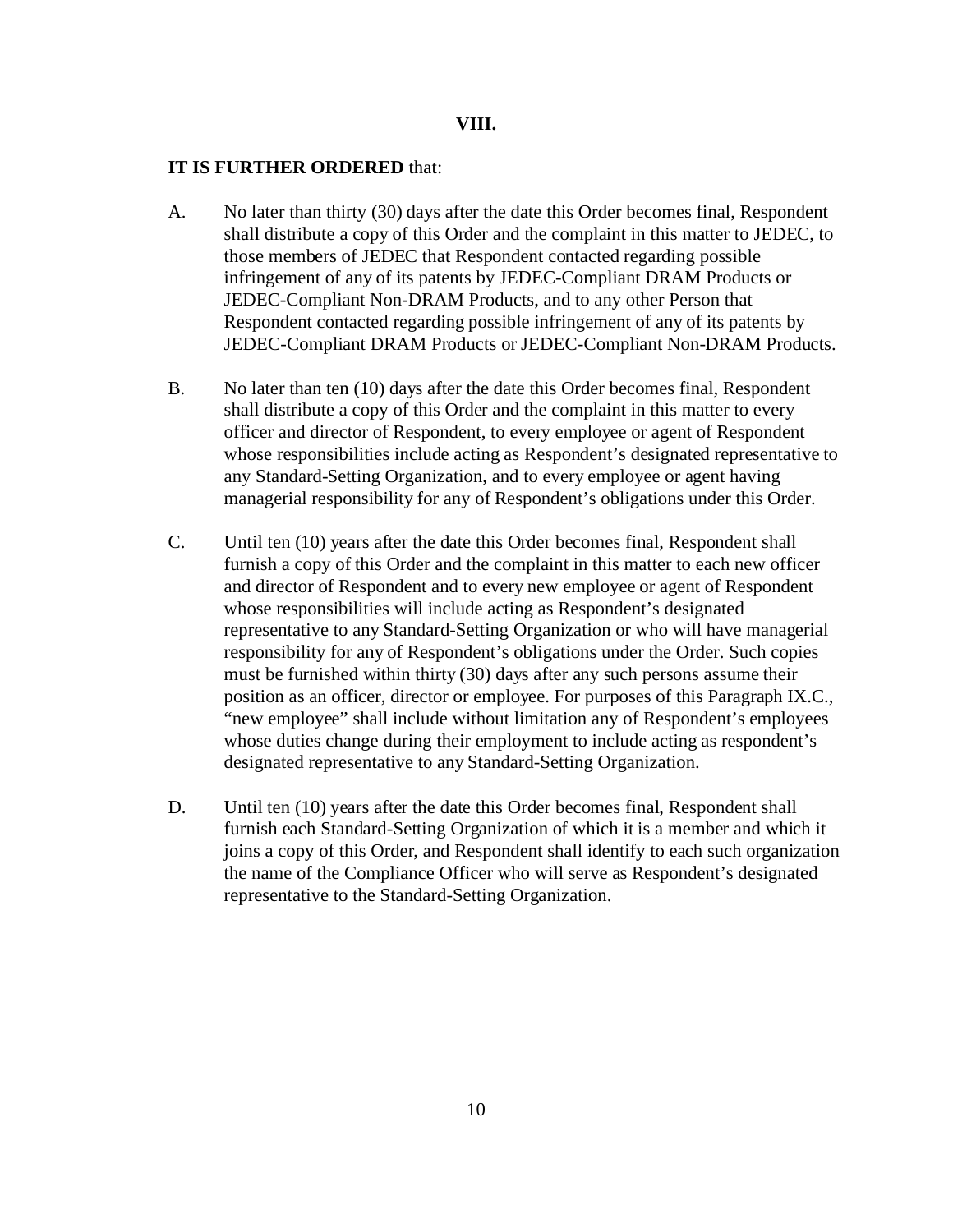### **IT IS FURTHER ORDERED** that:

- A. Respondent shall file a verified written report with the Commission setting forth in detail the manner and form in which it intends to comply, is complying, and has complied with this Order:
	- 1. no later than sixty (60) days after the date this Order becomes final; and
	- 2. annually for ten (10) years on the anniversary of the date this Order becomes final.
- B. Respondents shall include in its reports, among other things required by the Commission, a full description of the efforts being made to comply with this Order, a description of all substantive contacts or negotiations relating to Respondent's participation in any Standard-Setting Organization of which Respondent is a member, the identity of all parties contacted, copies of all written communications to and from such parties, internal documents and communications, and all reports and recommendations concerning Respondent's participation in any Standard-Setting Organization.
- C. Until ten (10) years after the date this Order becomes final, Respondent shall maintain records adequate to describe in detail any action taken in connection with the activities covered by this Order, including, but not limited to, the annual amount of royalties received from each licensee pursuant to Paragraph V. of this Order.

# **X.**

**IT IS FURTHER ORDERED** that, for the purpose of determining or securing compliance with this Order, and subject to any legally recognized privilege, and upon written request with reasonable notice, Respondent shall permit any duly authorized representative of the Commission:

- A. Access, during office hours and in the presence of counsel, to all facilities and access to inspect and copy all books, ledgers, accounts, correspondence, memoranda and other records and documents in the possession or under the control of Respondent relating to any matter contained in this Order; and
- B. Upon five days' notice to Respondent and without restraint or interference from Respondent, to interview the Compliance Officer and any other of Respondent's officers, directors, or employees, who may have counsel present, regarding any such matters.